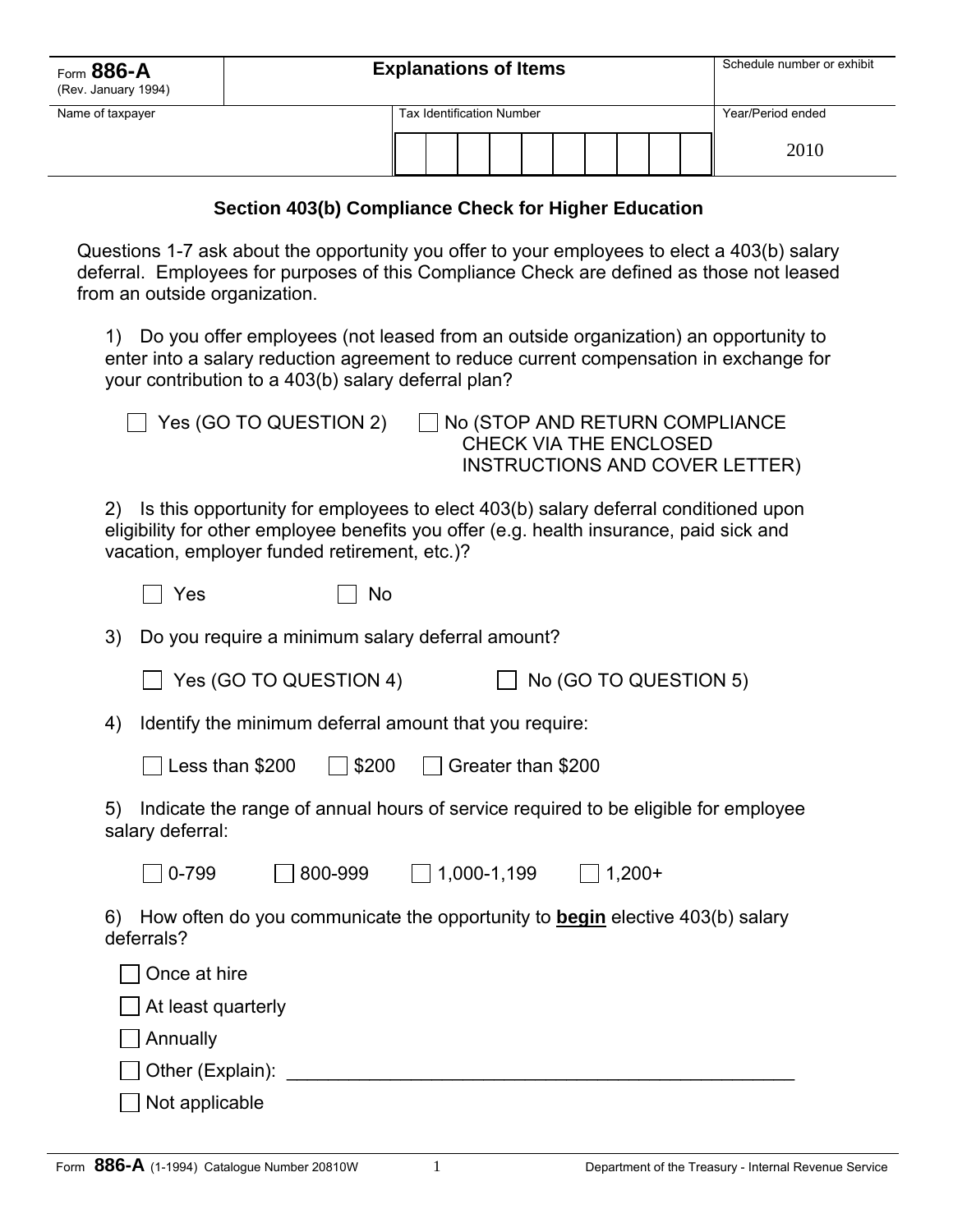| Form 886-A<br>(Rev. January 1994) | <b>Explanations of Items</b>                                                                                                                                                                                                                                  |                                  |  |  |                               |  |  |  |
|-----------------------------------|---------------------------------------------------------------------------------------------------------------------------------------------------------------------------------------------------------------------------------------------------------------|----------------------------------|--|--|-------------------------------|--|--|--|
| Name of taxpayer                  |                                                                                                                                                                                                                                                               | <b>Tax Identification Number</b> |  |  | Year/Period ended             |  |  |  |
|                                   |                                                                                                                                                                                                                                                               |                                  |  |  | 2010                          |  |  |  |
|                                   |                                                                                                                                                                                                                                                               |                                  |  |  |                               |  |  |  |
| 7)<br>deferral election?          | How often do you communicate the opportunity to <b>change</b> an existing 403(b)                                                                                                                                                                              |                                  |  |  |                               |  |  |  |
| Once at hire                      |                                                                                                                                                                                                                                                               |                                  |  |  |                               |  |  |  |
| At least quarterly                |                                                                                                                                                                                                                                                               |                                  |  |  |                               |  |  |  |
| Annually                          |                                                                                                                                                                                                                                                               |                                  |  |  |                               |  |  |  |
|                                   |                                                                                                                                                                                                                                                               |                                  |  |  |                               |  |  |  |
| Not applicable                    |                                                                                                                                                                                                                                                               |                                  |  |  |                               |  |  |  |
| deferral?                         | Questions 8-12 ask about the opportunity that you might offer employees (in addition to<br>electing 403(b) deferrals) to elect an after-tax Roth 403(b) salary deferral.<br>8) Do you offer employees an opportunity to elect an after-tax Roth 403(b) salary |                                  |  |  |                               |  |  |  |
|                                   | Yes (GO TO QUESTION 9)                                                                                                                                                                                                                                        | $\mathbb{R}^n$                   |  |  | No (GO TO QUESTION 13)        |  |  |  |
| 9)                                | Are eligibility requirements for after-tax Roth 403(b) salary deferral the same as<br>those for regular elective 403(b) salary deferral?                                                                                                                      |                                  |  |  |                               |  |  |  |
|                                   | $\blacksquare$ Yes (GO TO QUESTION 11)                                                                                                                                                                                                                        |                                  |  |  | $\Box$ No (GO TO QUESTION 10) |  |  |  |
|                                   | 10) Specify how the eligibility requirements for a Roth salary deferral differs from the<br>eligibility requirements for a regular elective 403(b) salary deferral:                                                                                           |                                  |  |  |                               |  |  |  |
|                                   |                                                                                                                                                                                                                                                               |                                  |  |  |                               |  |  |  |
| salary deferral?                  | 11) How often do you communicate the opportunity to <b>begin</b> an elective Roth 403(b)                                                                                                                                                                      |                                  |  |  |                               |  |  |  |
| Once at hire                      |                                                                                                                                                                                                                                                               |                                  |  |  |                               |  |  |  |
| At least quarterly                |                                                                                                                                                                                                                                                               |                                  |  |  |                               |  |  |  |
| Annually                          |                                                                                                                                                                                                                                                               |                                  |  |  |                               |  |  |  |
|                                   |                                                                                                                                                                                                                                                               |                                  |  |  |                               |  |  |  |
| Not applicable                    |                                                                                                                                                                                                                                                               |                                  |  |  |                               |  |  |  |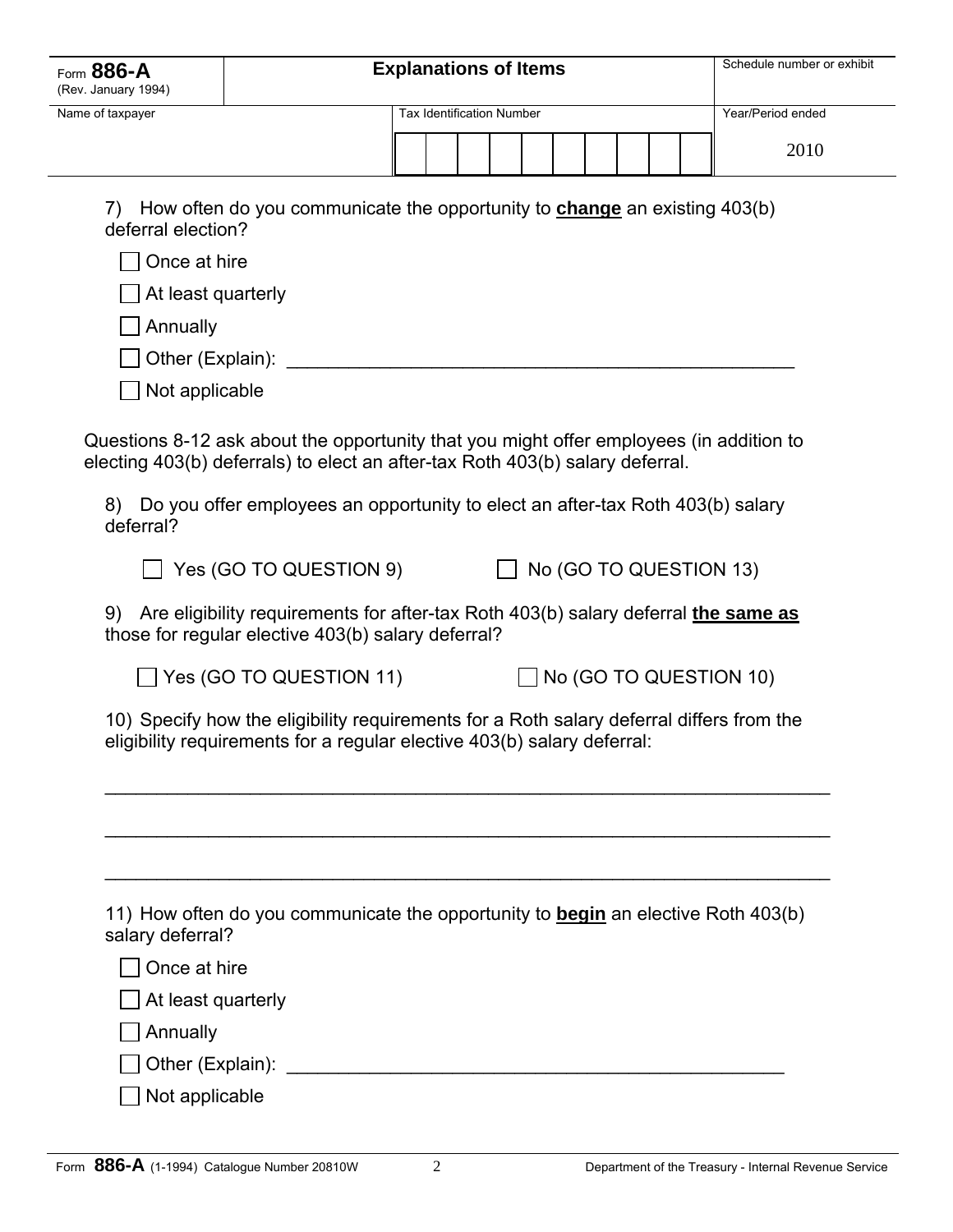| Form 886-A<br>(Rev. January 1994) | Schedule number or exhibit<br><b>Explanations of Items</b>                                |  |  |  |  |  |  |  |
|-----------------------------------|-------------------------------------------------------------------------------------------|--|--|--|--|--|--|--|
| Name of taxpayer                  | Year/Period ended                                                                         |  |  |  |  |  |  |  |
|                                   | 2010                                                                                      |  |  |  |  |  |  |  |
| deferral election?                | 12) How often do you communicate the opportunity to <b>change</b> an existing Roth 403(b) |  |  |  |  |  |  |  |
| Once at hire                      |                                                                                           |  |  |  |  |  |  |  |
| At least quarterly                |                                                                                           |  |  |  |  |  |  |  |

**□** Annually

| Other (Explain): |  |
|------------------|--|
|------------------|--|

 $\Box$  Not applicable

Questions 13-14 ask about the opportunity that you might offer to medical residents to elect 403(b) salary deferral.

13) Does your entity (as identified here and in the cover letter) offer a residency program to doctors who have graduated from medical school?

|  | □ Yes (GO TO QUESTION 14) |
|--|---------------------------|
|--|---------------------------|

 $\Box$  No (GO TO QUESTION 15)

| $\Box$ Not Applicable (i.e. do not have a medical school) (GO TO QUESTION 15) |
|-------------------------------------------------------------------------------|
|-------------------------------------------------------------------------------|

14) Are residents eligible for 403(b) elective deferrals?

 $\Box$  Yes  $\Box$  No

Questions 15-18 asks about employee groups (faculty and non-faculty) that are excluded from electing 403(b) salary deferrals. Employees for purposes of this Compliance Check are defined as those not leased from an outside organization.

15) Are faculty employees excluded from electing 403(b) salary deferrals?

 $\Box$  Yes (GO TO QUESTION 16)  $\Box$  No (GO TO QUESTION 17)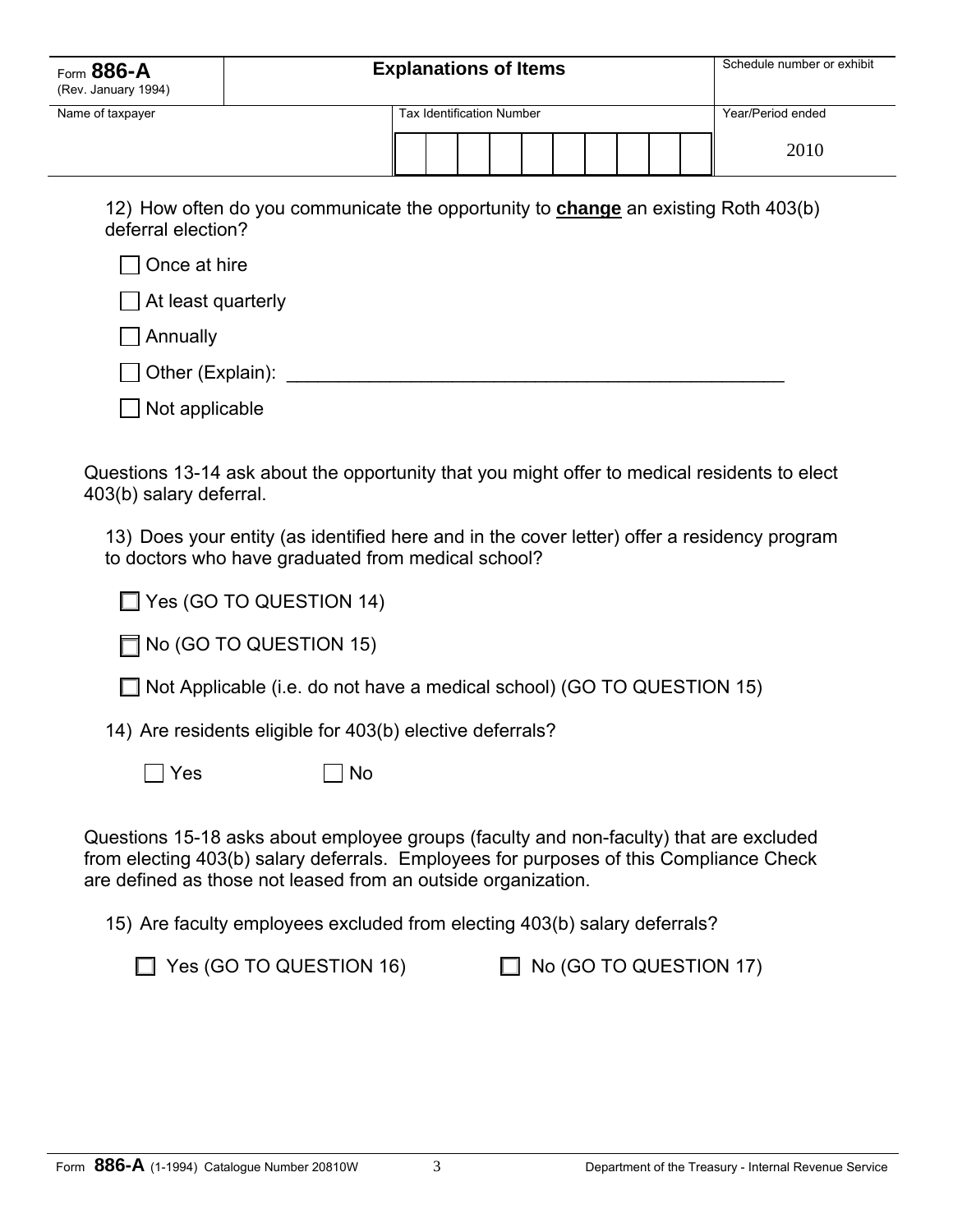| Form 886-A<br>(Rev. January 1994) | <b>Explanations of Items</b>     |  |  |  |  |  |  |  |  |                   | Schedule number or exhibit |
|-----------------------------------|----------------------------------|--|--|--|--|--|--|--|--|-------------------|----------------------------|
| Name of taxpayer                  | <b>Tax Identification Number</b> |  |  |  |  |  |  |  |  | Year/Period ended |                            |
|                                   |                                  |  |  |  |  |  |  |  |  |                   | 2010                       |

16) Which of the following faculty employee groups are excluded from electing 403(b) salary deferrals (CHECK ALL THAT APPLY)? For each of the groups, state the reason(s) for exclusion and the faculty type(s) excluded.

 $\Box$  Faculty employees that make a one time irrevocable election to participate in a governmental retirement plan (including Indian Tribal Governments) instead of the 403(b) plan

| Part time faculty employees                                                                              |  |                             |                         |  |  |  |  |  |  |  |  |
|----------------------------------------------------------------------------------------------------------|--|-----------------------------|-------------------------|--|--|--|--|--|--|--|--|
| Faculty employees covered by a collective bargaining agreement                                           |  |                             |                         |  |  |  |  |  |  |  |  |
| Visiting professors                                                                                      |  | <b>Assistant professors</b> | Associate professors    |  |  |  |  |  |  |  |  |
| <b>Faculty associates</b>                                                                                |  | Research professors         | Adjunct professors      |  |  |  |  |  |  |  |  |
| Adjunct instructors                                                                                      |  | Adjunct lecturers           | <b>Teaching fellows</b> |  |  |  |  |  |  |  |  |
| Student assistants                                                                                       |  |                             |                         |  |  |  |  |  |  |  |  |
| $\vert$ Other (specify) $\_\_$                                                                           |  |                             |                         |  |  |  |  |  |  |  |  |
|                                                                                                          |  |                             |                         |  |  |  |  |  |  |  |  |
| No exclusions                                                                                            |  |                             |                         |  |  |  |  |  |  |  |  |
| Reason for any exclusion(s) listed above:                                                                |  |                             |                         |  |  |  |  |  |  |  |  |
|                                                                                                          |  |                             |                         |  |  |  |  |  |  |  |  |
|                                                                                                          |  |                             |                         |  |  |  |  |  |  |  |  |
|                                                                                                          |  |                             |                         |  |  |  |  |  |  |  |  |
|                                                                                                          |  |                             |                         |  |  |  |  |  |  |  |  |
|                                                                                                          |  |                             |                         |  |  |  |  |  |  |  |  |
| Are administrative and support staff employees excluded from electing 403(b)<br>17)<br>salary deferrals? |  |                             |                         |  |  |  |  |  |  |  |  |
| $\overline{\phantom{a}}$ Yes (GO TO QUESTION 18)                                                         |  |                             | No (GO TO QUESTION 19)  |  |  |  |  |  |  |  |  |
|                                                                                                          |  |                             |                         |  |  |  |  |  |  |  |  |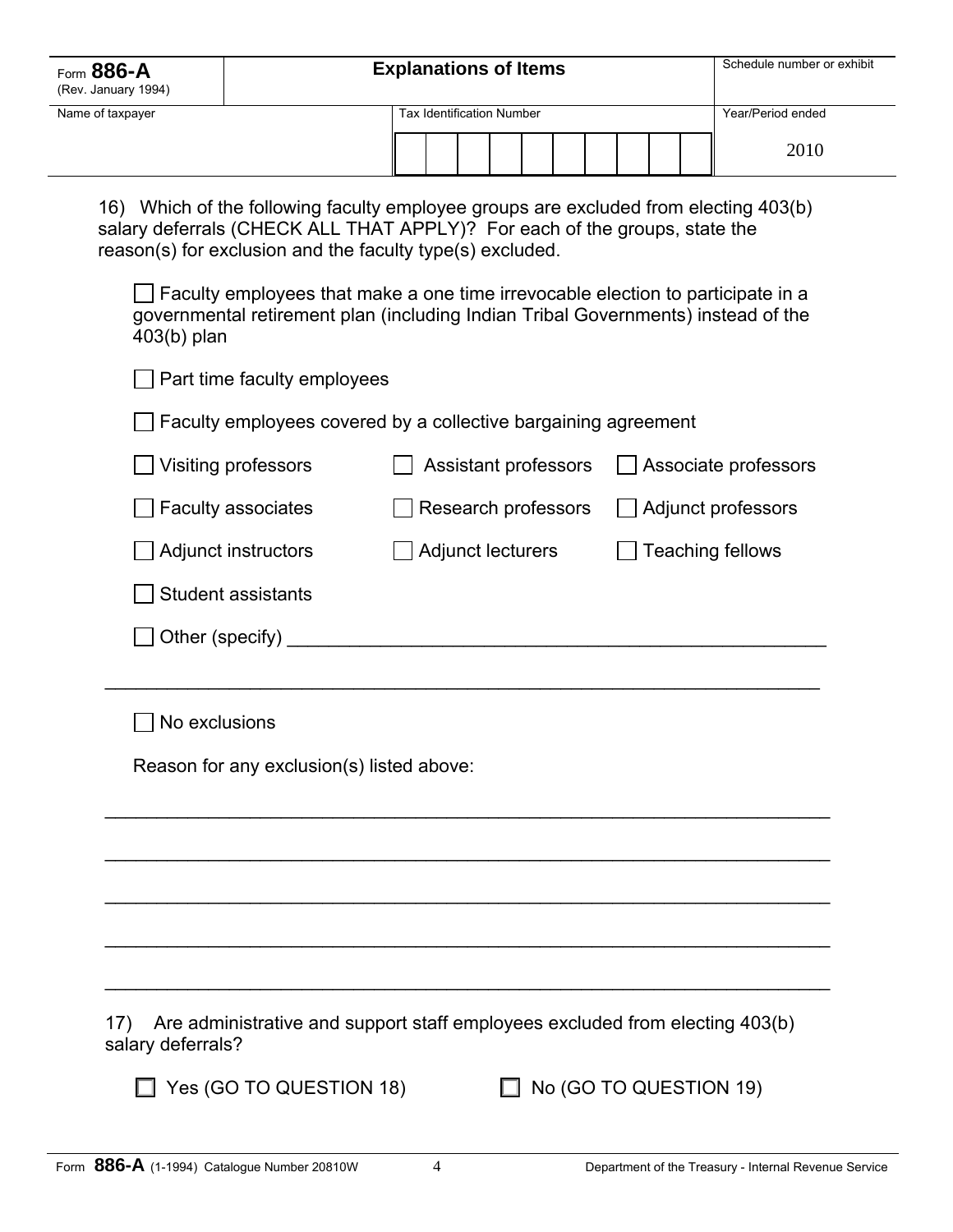| Form 886-A<br>(Rev. January 1994) | <b>Explanations of Items</b> |                                  |                   |  |  |  |  |      |  |  |
|-----------------------------------|------------------------------|----------------------------------|-------------------|--|--|--|--|------|--|--|
| Name of taxpayer                  |                              | <b>Tax Identification Number</b> | Year/Period ended |  |  |  |  |      |  |  |
|                                   |                              |                                  |                   |  |  |  |  | 2010 |  |  |

18) Which of the following administrative and support staff employee groups are excluded from electing 403(b) salary deferrals (CHECK ALL THAT APPLY)? For each of the groups, state the reason(s) for exclusion and the position type(s) excluded.

| Part time employees                                                                                                                                                           |                            |                           |  |  |  |  |  |  |  |  |  |  |
|-------------------------------------------------------------------------------------------------------------------------------------------------------------------------------|----------------------------|---------------------------|--|--|--|--|--|--|--|--|--|--|
| Employees that make a one time irrevocable election to participate in a<br>governmental retirement plan (including Indian Tribal Governments) instead of the<br>$403(b)$ plan |                            |                           |  |  |  |  |  |  |  |  |  |  |
| Employees covered by a collective bargaining agreement                                                                                                                        |                            |                           |  |  |  |  |  |  |  |  |  |  |
| Ground maintenance                                                                                                                                                            | Janitors<br>Transportation |                           |  |  |  |  |  |  |  |  |  |  |
| Security                                                                                                                                                                      | Health care                | <b>Student assistants</b> |  |  |  |  |  |  |  |  |  |  |
|                                                                                                                                                                               |                            |                           |  |  |  |  |  |  |  |  |  |  |
|                                                                                                                                                                               |                            |                           |  |  |  |  |  |  |  |  |  |  |
| No exclusions                                                                                                                                                                 |                            |                           |  |  |  |  |  |  |  |  |  |  |
| Reason for any exclusion(s) listed above:                                                                                                                                     |                            |                           |  |  |  |  |  |  |  |  |  |  |
|                                                                                                                                                                               |                            |                           |  |  |  |  |  |  |  |  |  |  |
|                                                                                                                                                                               |                            |                           |  |  |  |  |  |  |  |  |  |  |
|                                                                                                                                                                               |                            |                           |  |  |  |  |  |  |  |  |  |  |
|                                                                                                                                                                               |                            |                           |  |  |  |  |  |  |  |  |  |  |
|                                                                                                                                                                               |                            |                           |  |  |  |  |  |  |  |  |  |  |